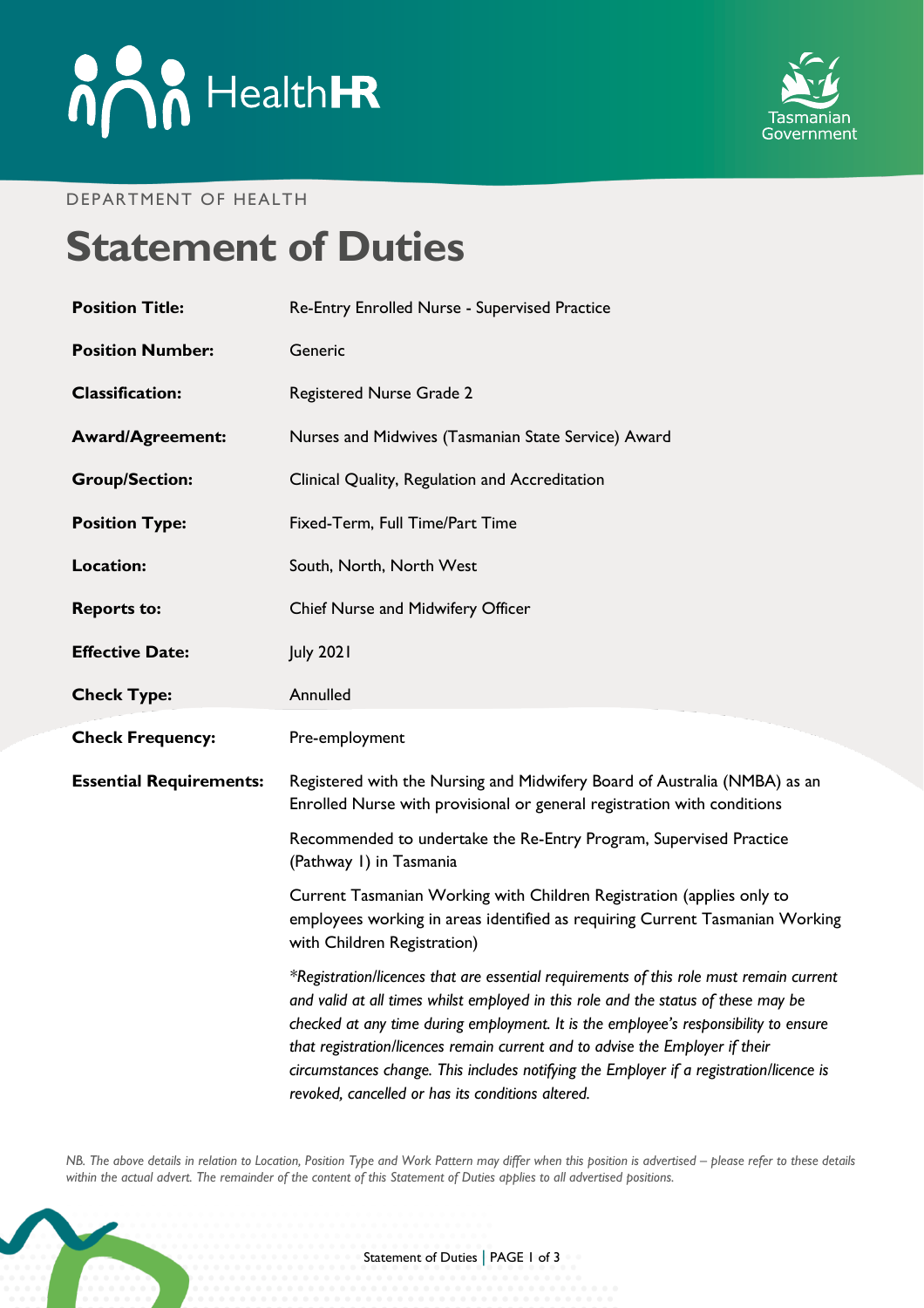

### **Primary Purpose:**

The Re-Entry Enrolled Nurse - Supervised Practice is required to:

- Actively participate in a Nursing and Midwifery Board of Australia (NMBA) approved learning plan in accordance with the NMBA, Agency and legal requirements.
- Participate in clinical activities and duties under supervision to meet the requirements set by the NMBA in order to have general registration as an Enrolled Nurse.

#### **Duties:**

- 1. Deliver evidenced based care in accordance with the nursing care plan under the direction and supervision of the registered nurse/midwife.
- 2. Contribute to the development of patient/client nursing care plans, the evaluation of care and healthcare information in collaboration with the registered nurse/midwife.
- 3. Participate in decision making with the multidisciplinary team to achieve planned patient outcomes.
- 4. Assist in the collection of comprehensive clinical data from the patient/client and/or family.
- 5. Provide information to the patient/client and/or family in accordance with the nursing care plan.
- 6. Establish priorities for patient/client care delivery in collaboration with the registered nurse/midwife.
- 7. Promote and participate in education activities, including preceptorship and orientation of less experienced staff.
- 8. Actively participate in quality and safety improvement activities, risk management and in the identification and reporting of unsafe practices.
- 9. Recognise the need for and actively participate in, and maintain, self/professional development.
- 10. Actively participate in and contribute to the organisation's Quality & Safety and Work Health & Safety processes, including in the development and implementation of safety systems, improvement initiatives and related training.
- 11. The incumbent can expect to be allocated duties, not specifically mentioned in this document, that are within the capacity, qualifications and experience normally expected from persons occupying positions at this classification level.

#### **Key Accountabilities and Responsibilities:**

- Works under the direction and supervision of identified supervisors as per the NMBA requirements.
- Delivers nursing care as delegated by the identified supervisor.
- Collaborates with members of the healthcare team to achieve effective healthcare outcomes.
- Accountable for the standard of nursing care provided and acts to rectify unsafe practices and/or unprofessional conduct.
- Practices in accordance with the NMBA approved national competency standards for enrolled nurses, legislation, education, experience and organisational policy.